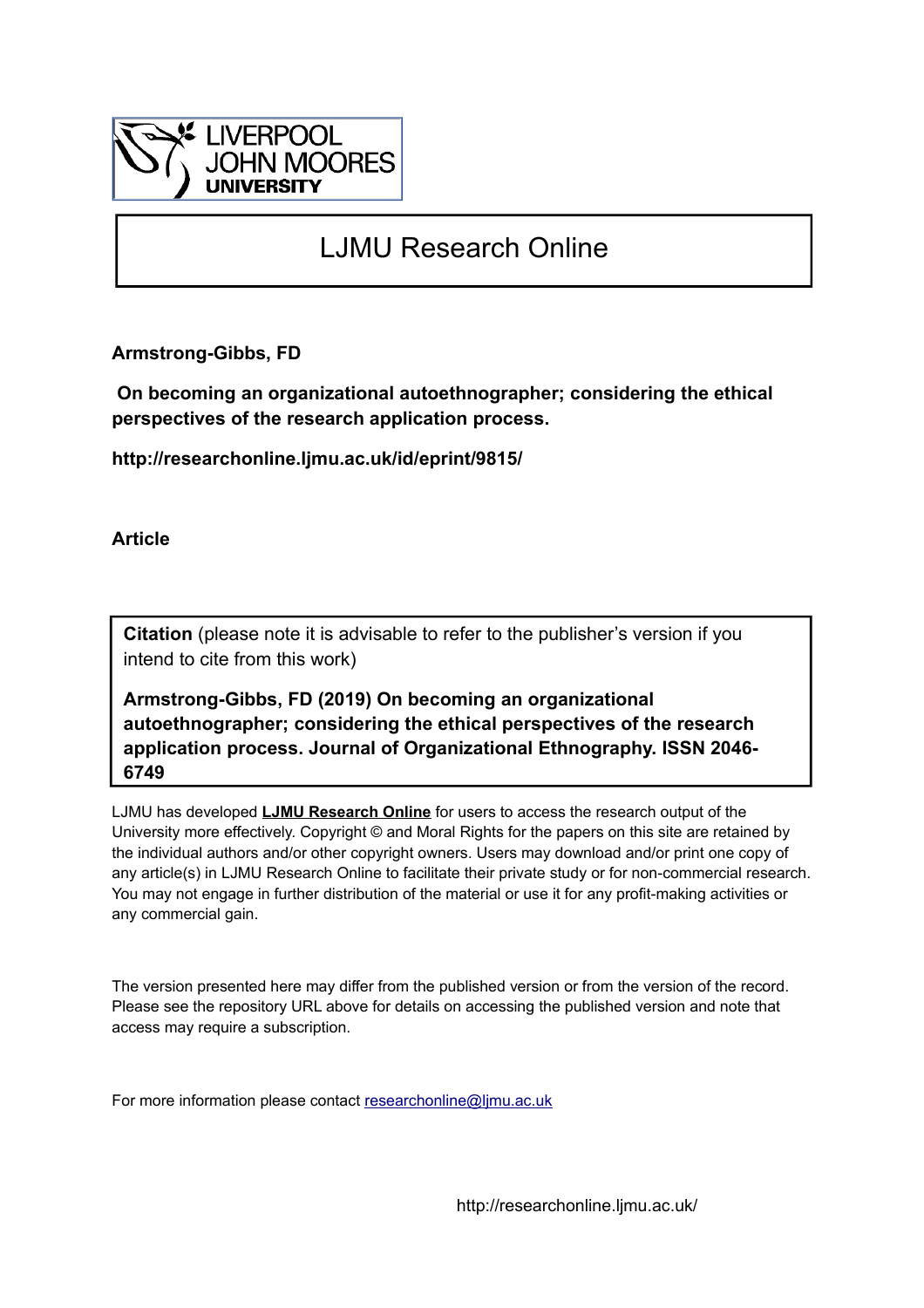**On becoming an organizational autoethnographer; considering the ethical perspectives of the research application process.**

**Purpose:** To explore the process and challenges of applying an autoethnographic research method to a professional doctoral thesis ethics application. It examines the traditional university ethical approval process and if it is appropriate for this evolving qualitative research method within an organizational context.

**Design/methodology/approach:** A short introduction to the literature on ethics prefaces an analytical autoethnographic account of my experience as Doctor of Business Administration (DBA) candidate tackling the application process for ethical approval of primary research. The account is a reflection of the review process and critiques with reference to the existing literature.

**Findings:** The majority of the literature relating to ethics has focussed on the private, personal and largely evocative accounts of autoethnography.This paper highlights some of the differences and potential for organizational autoethnography and ethical conduct. It highlights the ethical implications of obtaining consent from ones colleagues, developing and maintaining dependent relationships, risk and reward to one's own professional reputation and becoming equipped to create both personal and organizational change through a process of reflexivity.

**Originality/value:** This paper adds to the discussion about ethical conduct when undertaking new forms of organizational ethnographic research. For those interested or involved in the university institutional ethics review committees and for professional doctoral students who are developing an emancipatory insider research approach.

**Paper Type:** research paper

**Keywords:** autoethnography, ethics, ethical research, reflexivity, social enterprise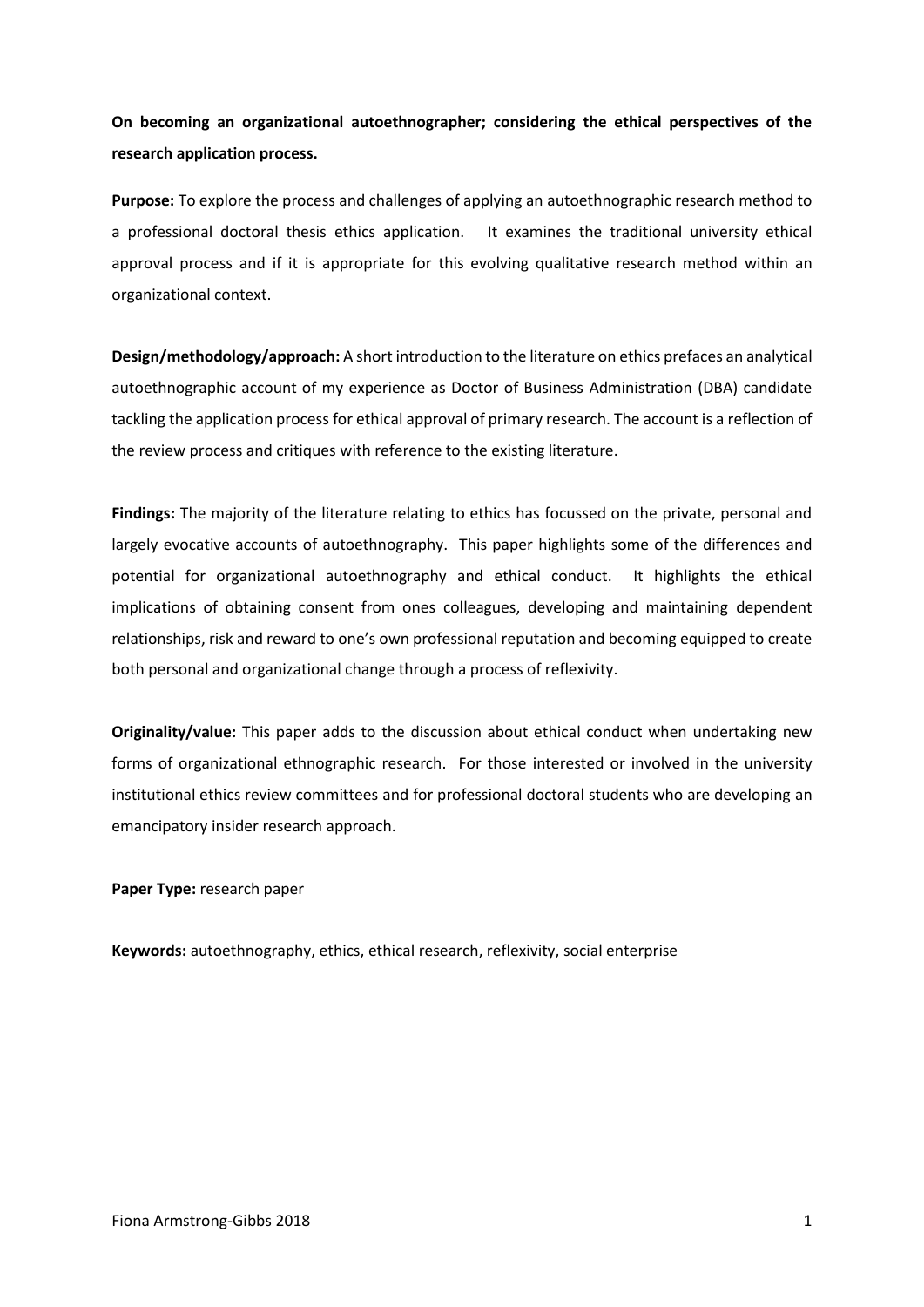## **Introduction**

When conducting primary research involving humans the postgraduate researcher is required to submit their proposal to a university research ethics committee which consists of experienced academic researchers within the institution where the research is being supervised, assessed and awarded. This paper offers the opportunity to move the ethical discussion on from the personal or life events of the autoethnographer towards the investigations into organizational life and culture from the perspective of the self. In light of this developing qualitative research method, this paper examines some of the existing ethical review processes and if they are equipped to support the early career researcher (ECR).

The following is an account of my experience as Doctor of Business Administration (DBA) candidate (rather than the established PhD route), tackling the application process for ethical approval of primary research. It seeks to highlight the ethical considerations of my autoethnography and provide some reflections at this mid-point in my research. This paper is not a criticism of the ethical approval application process at universities and is no way intended to infer that universities or the individuals involved are complicit in this process as it currently exists.

Organizational autoethnography as a tool for research has the potential to shed new light on the relationship between the individual and the organization they are in, developing the bridge from key conceptual and theoretical contributions to understanding the relationship between culture and organization (Boyle & Parry 2007). By writing about the self, ones role and experience within a group new knowledge is created. Within the organization it is not just about personal emotions or feelings – it must relate to the context they are recorded in and the application of reflexivity. It is the usually private professional self - the 'auto' or 'you' that is situated in the 'ethno' or 'group'. Critically, organizational autoethnography may allow the researcher to move away from what is too personal, private or vulnerable as recorded in many of the evocative autoethnographic accounts to date notably Adams et al. 2015; Ellis et al. 2010; Chatham-Carpenter 2010; Wall 2008 amongst many.

In 2009 I joined as one of the eight founder board members of a Community Interest Company (CIC) and am still an active and engaged member today. In this light, the research method I proposed for my DBA study is through insider research in the ethnographic tradition, with a specific focus on autoethnography. Doloriert and Sambrook (2012) suggest that autoethnography could be used as a form of primary data collection particularly suited to non-executive or voluntary board members in the third sector, or in my case, a social enterprise. As a founder director I am in a unique position to record its emerging culture and context in the community. Through this analytical autoethnographic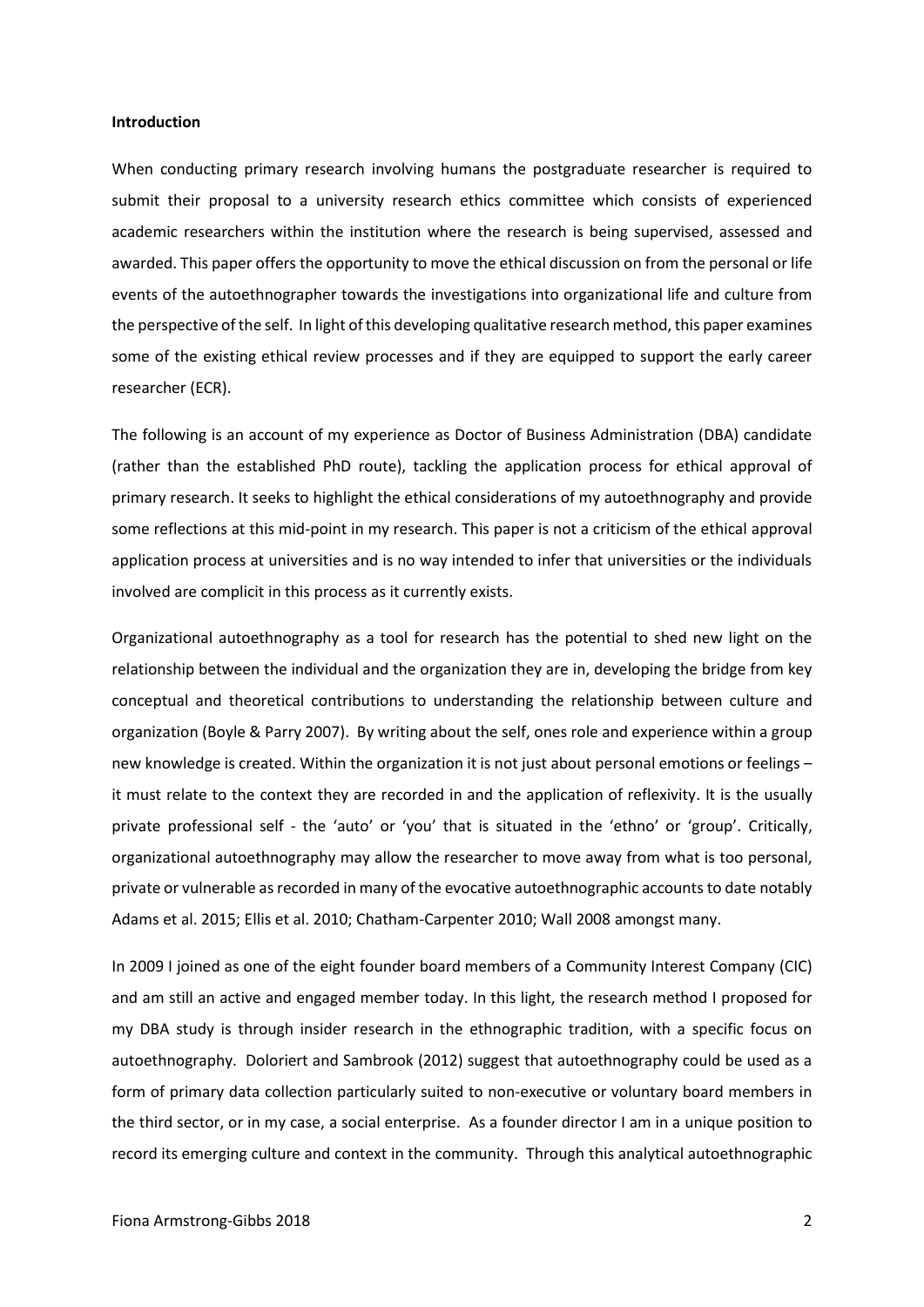method I explore my motivations to join as a voluntary board member, my relationships with others in the CIC and my influence on the strategic direction that the CIC has taken over eight years. I chose to develop two research methods, the first is a more traditional ethnographic approach with interviews, observations, and recording experiences shared with fellow board members of the social enterprise. Sambrook et al. (2014) cite Watson (2011:205-6) who suggests that ethnography is a style of writing in social science research "which draws on the writer's close observation of and involvement with people in a particular social setting and relates the words spoken and the practices observed or experienced to the overall cultural framework within which they occurred" (Pg 174), but go on to say that autoethnography develops this further and "includes the researcher's own personal experiences of the cultural phenomenon being studied". Considering this I also chose to conduct a more lengthy study through autoethnographic writing as the means for data generation and knowledge gathering which will give a deep, contextual understanding of our CIC. The latter will be discussed in this paper, I mention the ethnography part to give background and some explanation of my choices and perspective discussed later.

Having been drawn to qualitative research, particularly using insider perspectives for my MSc and Pg Cert in Learning and Teaching in Higher Education, I see myself as an experiential and pragmatic learner and an instrument to seek information for a purpose. I have for my entire academic career combined real-world industry experience simultaneously with my teaching. So it was no different for my doctoral studies and on first hearing the term autoethnography it resonated immediately with my philosophical approach and I gave myself consent to continue.

# **Literature on ethics in organizational autoethnography**

It is important to highlight the evolving forms and styles of autoethnographies, notably the difference between evocative and analytical accounts. The evocative style, primary developed by Ellis et al. (2010) tend towards personal experiences such as bereavement, sexuality and family relationships and are highly individual and biographical in nature. They focus on cultural behaviours and are often created to challenge traditional power relationships and give a voice to the usually marginalised. On the other hand, Anderson (2006) makes the distinction that an analytical autoethnography has five key features; the researcher has full member status in the group, the approach must be reflexive, he or she must be visible in the text, engage with the group's discourse and finally use this position and experience to advance knowledge. Either style or a hybrid approach could be used within organizational research. Learmonth and Humphreys (2012) discuss the challenges of using evocative ethnography alongside an analytical approach and developed a combination of the two using the more evocative elements of personal involvement coupled with an analytical approach suggesting this could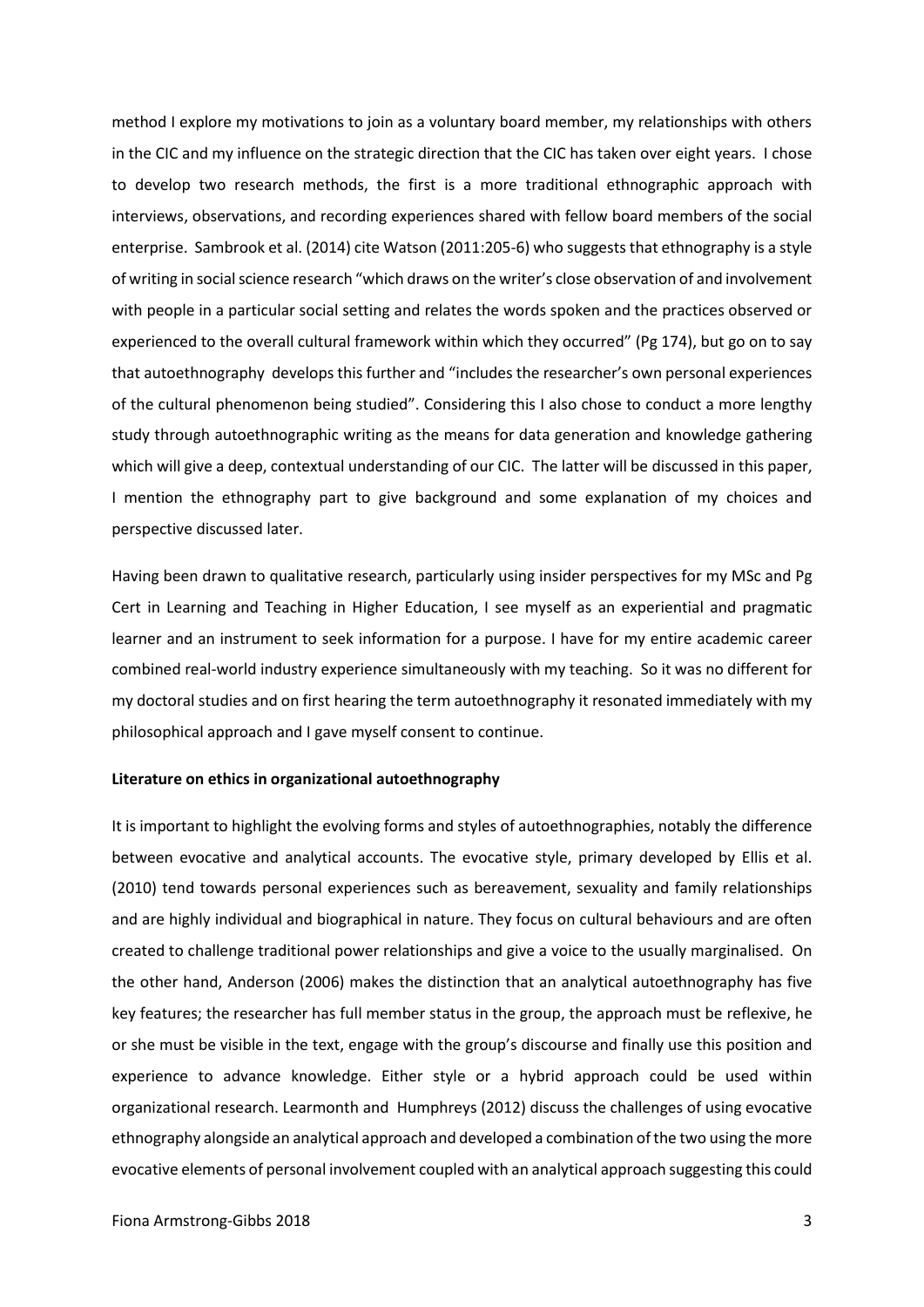yield a greater sociological understanding. However, much of what has been published about ethics to date, revolve around relationships and confidentiality when publishing autoethnographies and to a large extent have tended to scrutinise the evocative approach.

Doloriert and Sambrook (2012) note there are three areas that relate specifically to the ethics within organizational autoethnography; first is the protection of the participants to both the process and the examination of the study. Secondly the 'relational ethics' between people and the organization that the researcher is writing about and the affect this may have on the relationship with it or them. Finally the revealing and 'outing' nature of publishing ones work in the public domain and the effects of the review process.

For several authors (Wall 2008; Holt 2003; Muncey 2005) autoethnographic writing can result in two published outputs. The first is an autoethnographic account of the subject followed by a second one about their experience of publishing in an autoethnographic style. While both are helpful in addressing the challenges of the peer review process and publishing autoethnography, there is limited focus on the ethical guidance and impact on the researcher.

Tolich (2010) highlights several ethical issues to consider. Gaining retrospective consent and the fair and open recruitment of participants. He challenges leading scholars by suggesting there is a form of hypocrisy in this research practice which may lead to questioning the legitimacy of findings. These issues are not specific to the organizational researcher but do highlight some of the more unethical or perplexing areas of this research method. Once the writer has composed their autoethnography he suggests there may be questionable motives and challenges in gaining retrospective consent from the participants. Participants may have unknowingly been a part of the data collection but when or if they are asked to consent to publication there could be a conflict of interest weighted in favour of the author and potential for the abuse of power. Anteby (2013)discusses the varying levels of involvement a researcher will reveal to the other participants in order to generate enough data to tell the story. In other words how ethical is it to do the research in a covert style and then ask for forgiveness later when it is complete? Tolich's (2010) second point highlights that those conducting autoethnographies and giving guidelines for research techniques are not always conducting their own research in the most ethical manner. They behave differently in practicing the research - a case of do as I say not as I do. He points out that when asked for guidance, leading scholars often don't 'practice what they preach' and may say one thing to participants yet end up doing another in the field just to write the story. Thus making the point that there is an evolving understanding and challenges of this type of research method.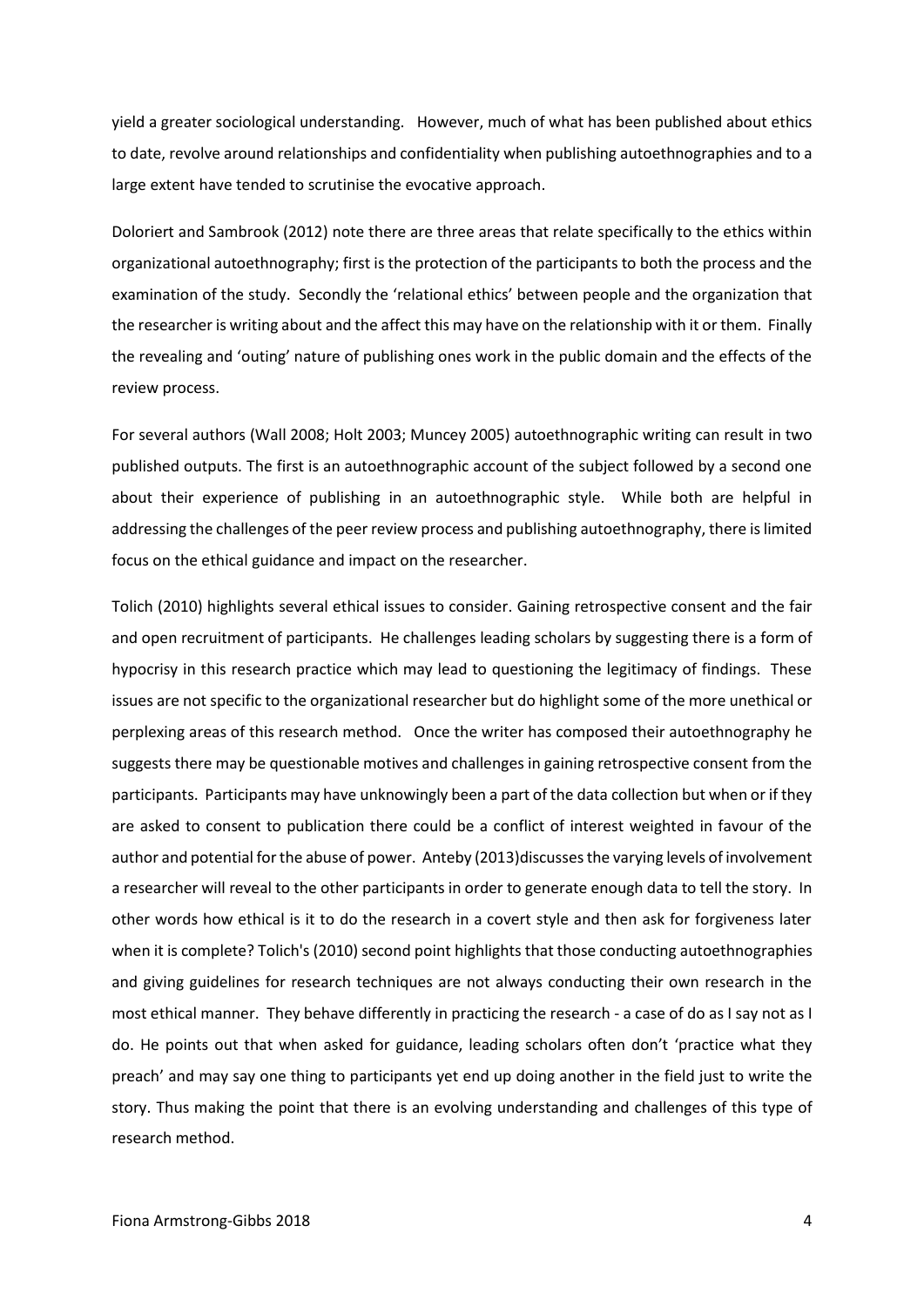Hughes and Pennington (2017) and Lapadat (2017) highlight some of the procedural issues for the autoethnographer around the institutional reviewing of ethics applications and the challenges of obtaining informed consent, particularly from underrepresented, marginalised or oppressed participants. As a PhD student, Forber-Pratt (2015) records her extensive experience of negotiating university policies and procedures to gain ethical approval from the Institutional Review Board (IRB). Guillemin and Gillam (2004) explain the difference between 'procedural ethics' and 'ethics in practice' and their relevance to the reflexive researcher. Procedural ethics is the process a researcher goes through within their institution to gain approval to go into the field as noted above. However for an autoethnographer, this exercise becomes somewhat hypothetical as it is how they conduct themselves in the field (or group) that creates new data. The key underpinning of a DBA curriculum is a focus on leaning through reflexivity. Receiving ethical consent to proceed with research is one step but what happens in the field requires a more nuanced 'microethical' approach. Once approval is granted, the committee does not have responsibility for the researcher therefore it is the obligation of the researcher to reflect and amend their conduct within the organization.

Lapadat (2017) believes that autoethnography is fundamentally an ethical pursuit and one reason why it finds itself scrutinised as a method, "[it] rests on an understanding of the centrality of narrative in human moral decision making and behaviour" p593. Guillemin and Gillam (2004) connect reflexivity with the ethical practice of research particularly where procedural ethics fall short. Analytical autoethnographic accounts rely on a process of reflexivity to be validated as a legitimate form of research. So it seems that ethical conduct should be woven into the research process at every level.

# **Ethics application**

On completion of my DBA proposal and initial literature review I submitted an *Application for Ethical Approval* in order to continue to the primary research phase. The application adhered to the guidelines for <sup>1</sup>proportionate review and was sent to the sub-committee of the University Research Ethics Committee. My initial reaction was to fill out the form as 'me' or 'auto' - the researched rather that the researcher. But I found it difficult to articulate properly and the pragmatist in me did not want to set back or complicate the application process. So I created a naïve attempt of ethnographic insider research. The application was rejected with a number of questions prefaced by an

 $\overline{a}$ 

 $1$  Proportionate review considers research that does not include very high areas of risk such as vulnerable participants, children / under 18, illegal and highly sensitive activity, mental or physical health and does consider the researcher who may be subject to high levels of risks such as lone working at night; interviewing in your own or participants homes, observation in potentially volatile or sensitive situations.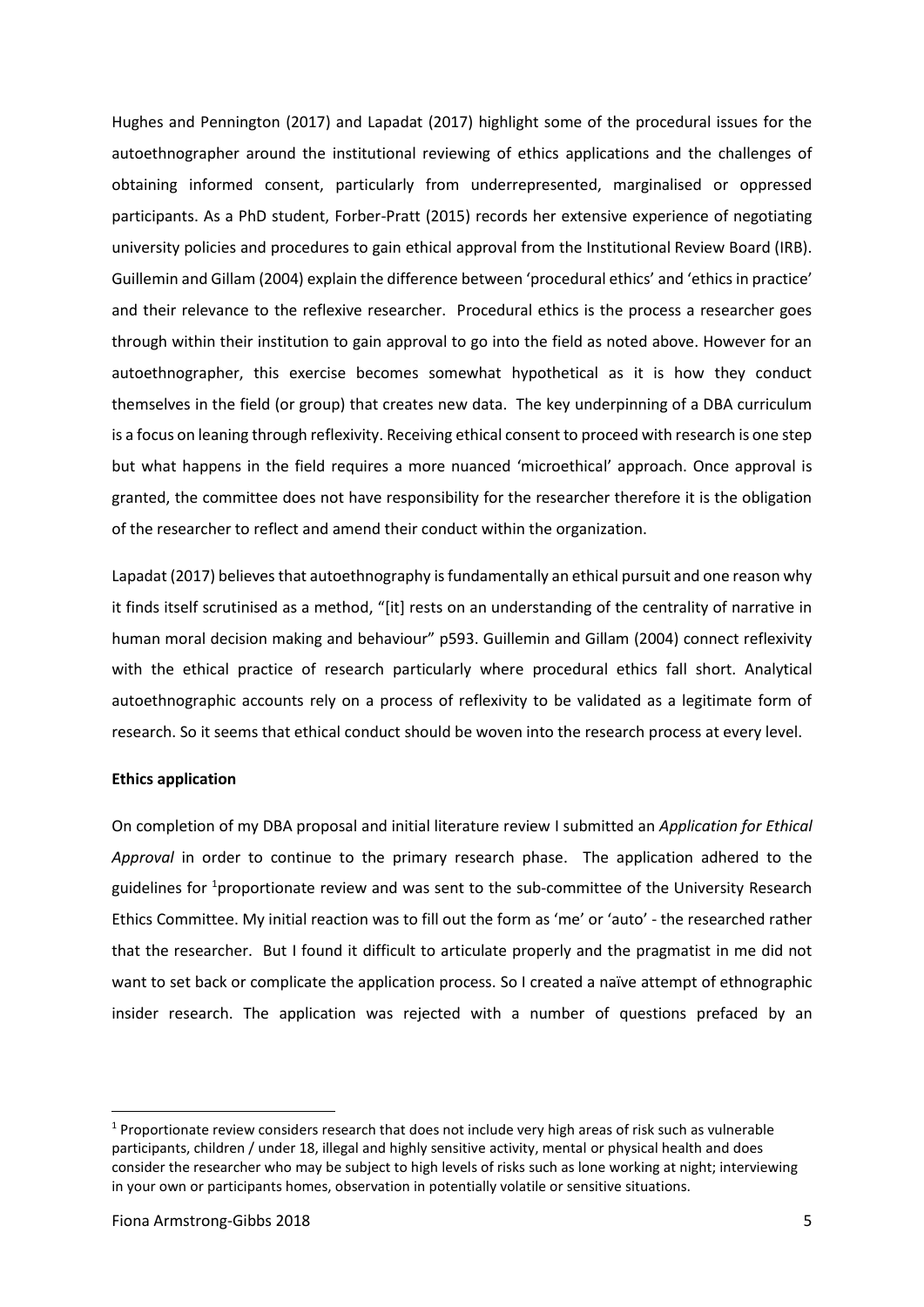acknowledgement that the application form was not really designed for ethnographic research and expressed a hope to address this in the near future.

As someone relatively new to ethnographic research I found the comments and questions overwhelming but extremely useful. It helped to inform my ethical research approach towards my participants which was essential for the ethnographic data generation. A similar view is shared by Forber-Pratt (2015) who wrote about the experience from a PhD student perspective, citing the process as a true lesson in research methods rather than a box ticking exercise. Using an autoethnographic research method means understanding the ethics of your own research more deeply. By developing her voice as an autoethnographic writer it empowered her to navigate the hurdles of the IRB process.

Issues around consent, privacy and confidentiality, dependent relationships, covert / overt approaches and the potential of harm through analysis of results and potential publication – on behalf of the participants, were highlighted in my feedback. There was only one reference to insider research, and this was framed as potential to abuse my position. So I began to approach these questions myself, but found vocabulary such as 'participants' 'number of procedures' and 'time spent per participant' made it impossible to interpret from an autoethnographic perspective. Trying to write about myself as a 'participant' and my writing as 'procedure' was incredibly frustrating. What number of procedures would I do to myself and how long it would take? It is not only impossible to quantify, but starts to feel uncomfortable and towards a form of objectification. Traditionally the application form frames data collection as cold and clinical. It is not possible to consider writing about oneself as a procedure or interviewing oneself (although I have tried to ask myself the same questions as the participants). The review process can overlook the potential aesthetic, creative and expressive process of writing as a formative data gathering process (Ellis & Bochner 2006; Wall 2006; Muncey T. 2005) which is largely cited by evocative writers. I felt it demoted and devalued autoethnography as legitimate research and without a section on the form (or a box to tick) it meant it was possible to ignore - as I did at first. This also may add credibility to the criticisms the method has received (Holt 2003 and Learmonth & Humphreys 2012). No box to fill in means it does not exist.

Although I had mentioned autoethnography in my appended proposal, scientific justification and summary of the purpose, design and methodology of the planned research, the first and only reference I made to myself was as one of the ten board members who would be participants in the ethnographic interview process. I began to question the original consent I had given myself and if I should be doing autoethnography at all – would it just be easier to write this, and as Anteby (2013) discusses claim full disclosure later? How much does it really matter who I am anyway? Having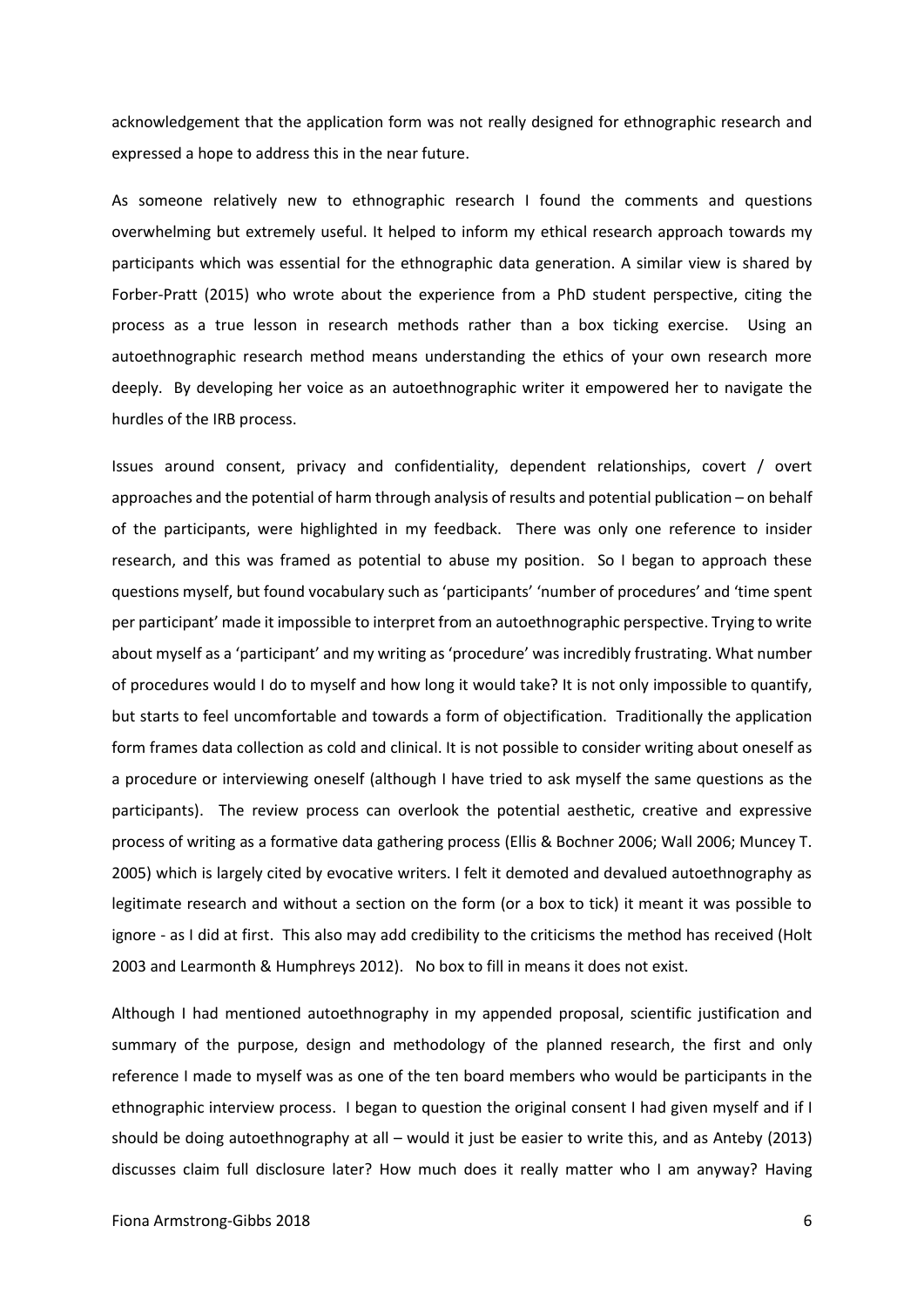amended the application based on the key issues raised, I chose to overlook the core ethical autoethnographic issues of the research that I had started to consider and resubmitted. My ethical approval to conduct primary research was granted. The next section of this paper is a reflective discussion around the issues that have evolved during the autoethnographic writing process and highlights the importance of 'ethics in practice' (Guillemin & Gillam 2004).

# **Gatekeepers and obtaining consent**

For the ethnographic aspect of the social enterprise study, most of my colleagues consented without question, a few have not responded, but no one declined outright. However asking for consent uncovered a rather 'cool' relationship with the traditional notion of outside researchers. As our organization's size and profile has grown over the years, we have been contacted by several outside academic researchers – both locally and nationally. Time spent welcoming outsiders often needs to be reciprocal and foster a collaborative culture. These requests have also coincided with an increased requirement from the Research Excellence Framework (REF) to assess the importance of 'Impact' by UK university researchers. In light of this, academic researchers are increasingly reaching out to socially orientated businesses and organizations to study, however this prompts an ethical discussion and debate for outside researchers' motivations about going into organizations.

New and start-up social enterprises are often small with limited resources and there is a need for researchers to consider reciprocal exchange for the knowledge they obtain, if and when they gain access to the organization. Traditional ethnographic practices from outsider researchers can create concerns around 'presuming to represent others… too often speaking for others…disrespecting, misrepresenting or erasing voices ' (Lapadat 2017:519). This can be a reason- why organizational autoethnography has a legitimate place in qualitative research. I was aware of my unique access point and one to the exclusion of outsiders, so with agreement from my colleagues, consent to research the organization was agreed. My board colleagues are intelligent, successful individuals who are well educated and have worked with me for eight years, our professional relationship opened up a willingness to collaborate. The potential to advocate on their behalf was granted, I believe *because* I was an insider and have the opportunity to readdress the traditional notion of power imbalance between the researched and the researcher.

# **Personal privacy and confidentiality**

Discussions around privacy and confidentiality of participants in ethnography is well documented, however the protecting of oneself as both the researcher and the researched in an organization is limited. On writing and publishing this autoethnography I will be identified, but I always knew I was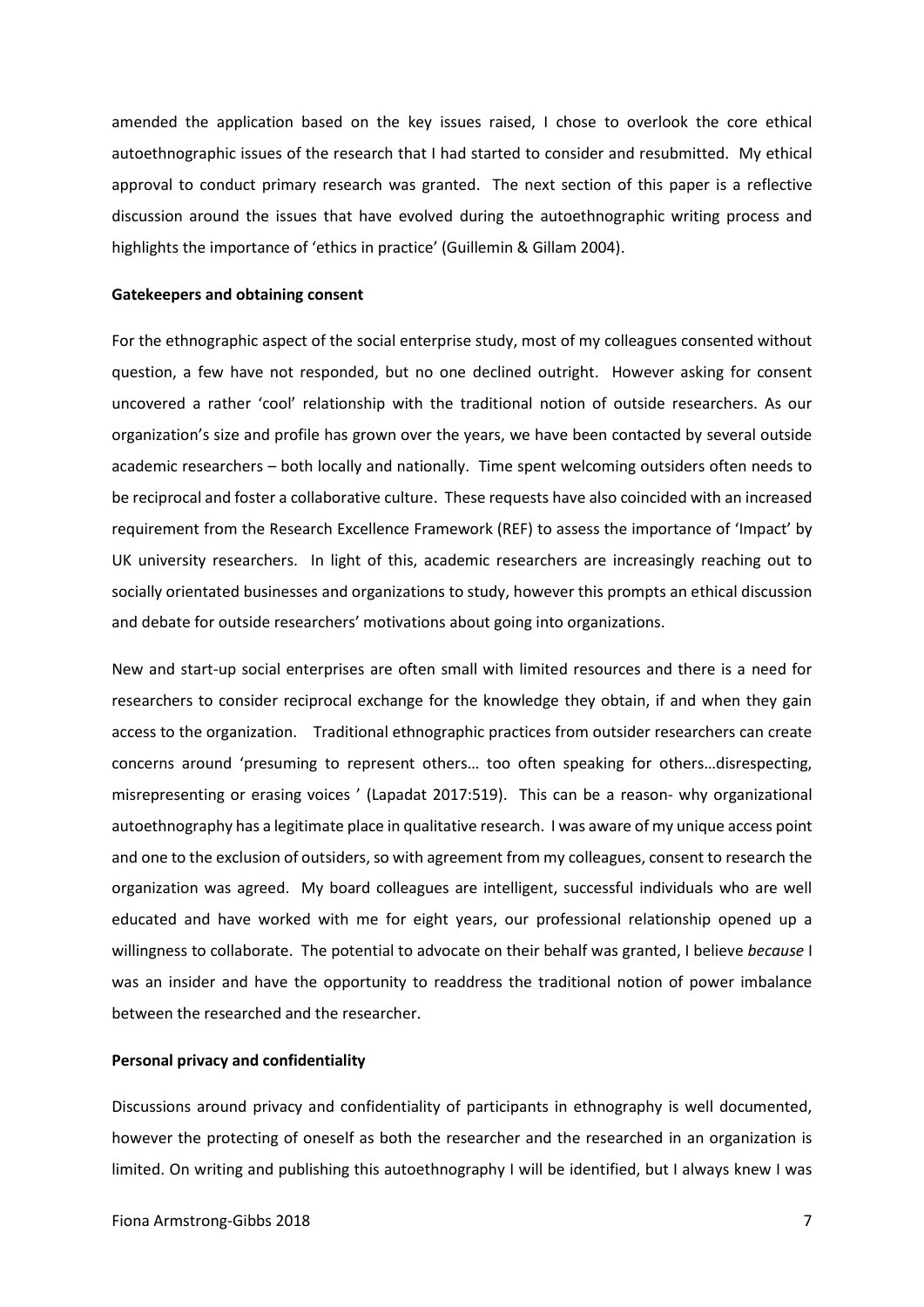going to be identified and I want to be identified for this work. It is what parts I choose to discuss, write, submit for review and ultimately publish that are my means of controlling the privacy and confidentiality of myself and the organization.

*"Younger researchers may consider [autoethnography as] a more acceptable form of social enquiry, especially in a world where there are myriad avenues to establish and create the public and reflexive self, such as personal blogs, MySpace, YouTube, and reality TV." Boyle and Parry (2007:186)* 

As an early career researcher, this research is an 'inked tattoo' (Tolich 2010) of my experience and learning within a social enterprise and will be a permanent public record once published. Lapadat (2017) highlights the permanency of the autoethnographic account and although the writer will mature, develop and change as a person - the written word will not evolve. How can we anticipate and mediate the effects of this in the future? This begs questions around ethics of personal representation and professional identity. Is this just inflated self-importance and do we need to reveal so much of one's self for the purposes of research? Or a shift in behaviour that gives an insight or a voice where it was not represented previously? We are living in an age of self-confession, selfrevelation and self-expression which is an ever evolving arena for social research. As there is an increased interest in this method of enquiry should we build this consideration into the review process and what responsibility does the 'watchdog' (Tolich 2010), moderator or reviewer have to protect us from ourselves and the readers? Through the process of writing I have developed a number of different narratives or vignettes about 'where it all begin' in different words and versions depending on memories, context, mood and audience. This adds richness to the empirical data collected for analysis and I hope that with support from my colleagues, supervisors, reviewers, external examiners and peers the right decision to protect myself and those involved will be made.

#### **Dependant relationships and advocating for others in the organization**

Having established my position to research from, my fellow board members and I felt this research could make an impact on a larger scale in practical terms. This is one of the defining features of a professional doctorate (Anderson et al. 2015) as my research attempts to find out how we as a company have constructed and developed our social enterprise business model. It is my personal involvement in the field and how I interpret this that makes the study unique. The intention is to enhance academic knowledge and develop business practice. The knowledge is generated through my analysis, reflections and rewriting. But in order to be a reflexive researcher there emerges a process of co-dependency with the people in the organization. How do we manage that relationship? What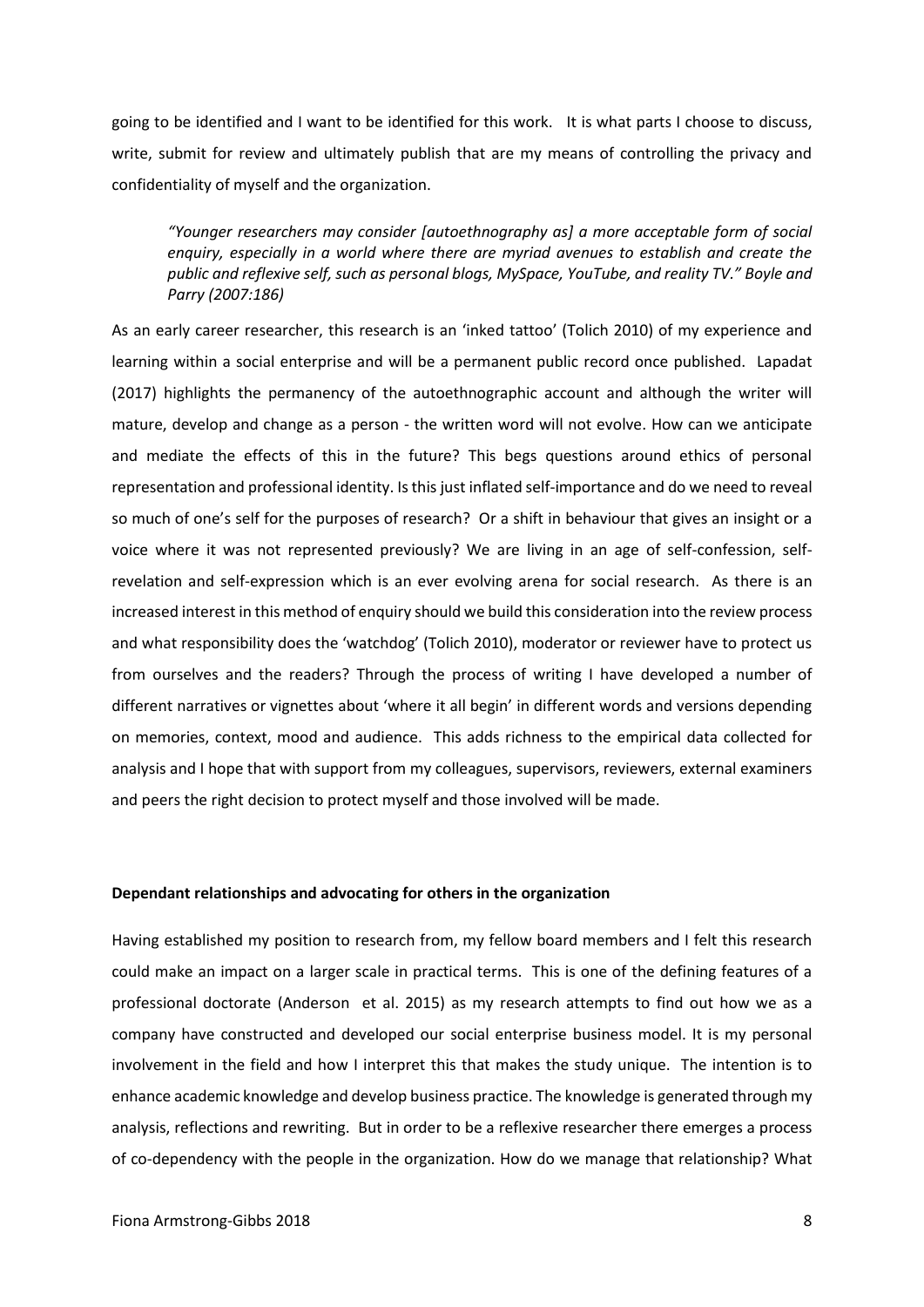will happen to my research if the co-dependency breaks down? Transcript validation or revisiting transcripts with interviewees and sharing interpretations is a further process that includes the members in the research process. Guillemin and Gillam (2004) reference the Kantian maxim where people should never be used merely as a means to someone else's ends and believe that this tension can be resolved by inclusion of the participants – a point that is crucial to organizational research particularly in a social enterprise with a community focus. This may also address some of the points raised around reciprocity with outside researchers and gaining access.

There is much evidence in social enterprise literature to suggest that changing to sustainable business practice through collaboration is a way of doing business better. Collaboration is needed and a possible route to understanding others could be through collaborative autoethnography (Lapadat 2017), however my study is well underway and it is not appropriate to change methods now. Could an outside, objective observer be able to read the unspoken words, interpretations, culture and fluidity of ideas? Seeing, recording and writing is not a betrayal of confidence rather it could be summarising and advocating our collective voice. We have a duty as a (initially) public funded project to be transparent and knowledge generated from our organizational cultural could benefit others. I am telling my story as part of our story, it sits at the core of this research but it is scant without the other players.

# **Overt / covert research**

The practice of hiding voices behind 'false objectivity' has been grappled with by scholars as ethnography has continued to evolve (Lapadat 2017). Overlooking it in my ethical application to the university just to get through the process is questionable ethics on my part (Anteby 2013). This I hope to learn from as I become a more experienced researcher. However an omission of involvement in researching our social enterprise for academic purposes would be unethical, covert research would have been extremely unscrupulous particularly as good governance in social enterprises requires transparency and declaration of conflict of interests. At every board meeting it is engrained in our culture to be transparent, so my research reflects the culture of the organization. Explaining my research motivations to non-academic colleagues is sometimes difficult and offers potential for vulnerability and questions, but by highlighting this we may uncover the potential for new knowledge.

Much of the existing scholarly discussion of ethical autoethnography revolves around abuse of power (Tolich 2010) in dependent relationships and covert access. If I was going to abuse my power as an autoethnographer I would have to declare it, thus exposing myself. As my self-awareness increases why would I decide to engage in this now when I have put myself under the spotlight? The abuse of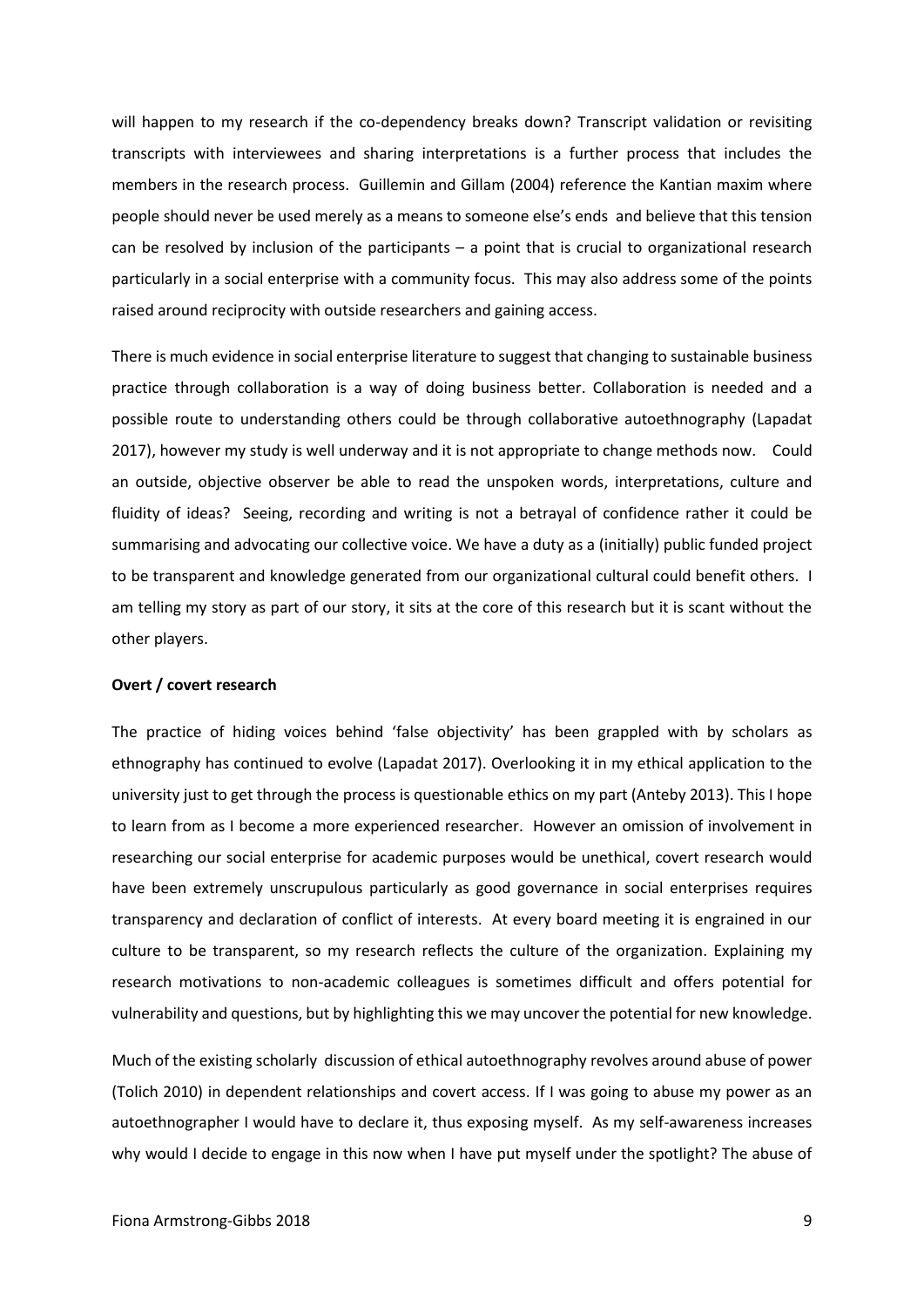power in organizational research should be part of the ethical discussion. It is a potential weakness of evocative autoethnography in general highlighted by Tolich but there is an opportunity to address it through heightened self-awareness and use of reflexivity.

# **Distance and involvement**

Traditional concerns also consider that an ethnographer may become consumed by the field of study - becoming native. How is this possible if you were within the organization before the study commenced? Consider instead that the study of the phenomena becomes cathartic and enlightening. For example Chatham-Carpenter (2010) who after many personal health battles used a process of autoethnographic writing coupled with her desire to publish as an academic. This combined experience enabled her to move on from those personal battles. Jenkins (2002) has studied and analysed Bourdieu's notion of 'participant objectivation' or the use of a two-steps back reflexive process which is also considered by Guillemin and Gillam (2004) . This means stepping back from the observation itself and then from the reflection of that observation. This helps to distance the researcher and could add the ethical check that is difficult for the institutional review process to embed.

This enlightened method could be the very opposite of the lapsed judgement and over involvement that traditional ethnographic styles see as a shortcoming. My approach seeks to uncover what we could do better in the organization as a 'native' and I'm concerned that this depth of study will alienate me and destroy my naïve opinions about our successful social enterprise. I feel to some extent it has already - I am changing, growing up and wanting to move out of the social and cultural organization that raised me into a professional person that cares about how business is done; fairly, equitably and with profit and purpose. What if I find compelling evidence that suggests I should move on or behave differently? If my research reveals that I should leave, should I ignore the evidence and stay? This is not about protecting others in the organization it is about protecting or preparing myself for harm, knowledge, and change or finding a different way of doing things. I may be socially close but am increasingly cognitively aware of what is evolving in my research (Anteby 2013). What are the ethical implications for distance and involvement and how prepared am I to find this out?

Current ethical questions about the lack of distance also relate to the emotional and evocative accounts of autoethnography. The process of writing about an intensely personal experience such as adoption (Wall 2008) or anorexia (Chatham-Carpenter 2010) and its relevance to the outside world. Is this an opportunity to define ethics in organizational autoethnography as different? Another point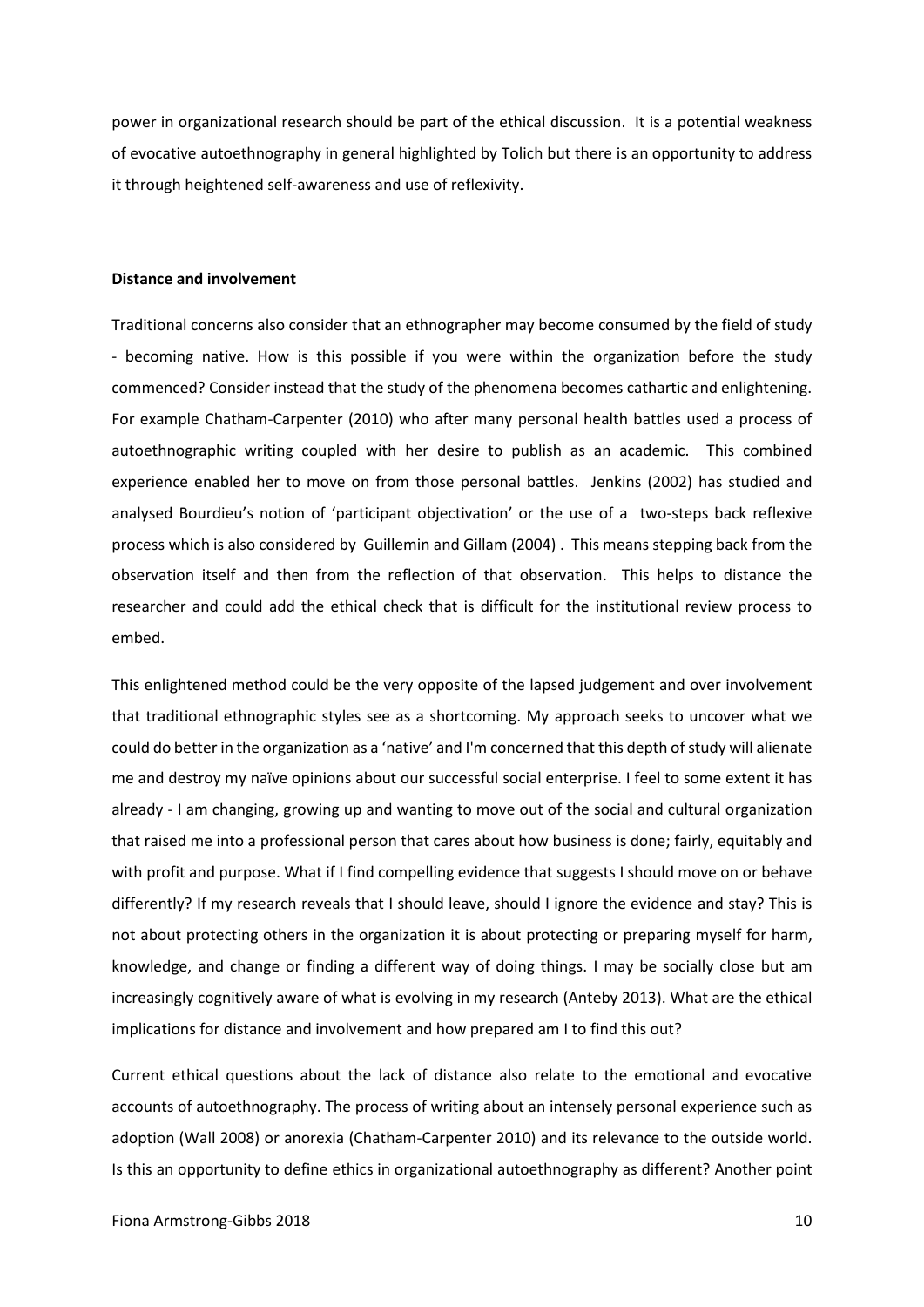to note is on research training and those researchers that have produced autoethnographic accounts are often students or employees situated within universities, this was one of the most compelling reasons for me not to write about my academic career. The pool of reliable and well trained autoethnographers could be relatively small (Lapadat 2017) and mostly have the experience of academic organizations, with some exceptions such as the edited accounts in Herrmann's (2017) book. I was not a trained researcher when I joined the social enterprise, but now I have developed these skills how will this affect what I do next? Can I go back? Or will this experience mean I will never be able to see things the same again. I am enlightened but will that lead to my frustration and will I learn to manage that?

#### **Research, reflection and risk – harmful or noble in the process of research?**

My study is ongoing and writing this paper, as empirical data, gives me the opportunity to reflect on the method both now and when the study is completed. The procedural review process was challenging but made me focus on the ethical implications of organizational autoethnography as opposed to 'ticking a box' and has made me a more rigorous researcher as a result.

I started to ask what harm I might do to myself and conversely how I might benefit from this method. Can you harm yourself with your own research? 'Anticipating….vulnerability to self is a foundational guideline for autoethnographers' (Tolich 2010:1606). I volunteer my time at the social enterprise and there have been times when this role has helped me to maintain my professional confidence. During times of career crisis (redundancy elsewhere) my membership of the group has kept me focused and assured me that I have a value to organizations. I have gained enormous satisfaction in seeing its continued success and future legacy grow. Contradictorily there has been times when I have been frustrated and disinterested but as an organization it has owned me. Herrmann's (2017) introductory chapter describes how integral organizations are to us from the moment we are born to the day we die and where we spend most of our waking hours. Yet they are rarely studied from the subjective insider perspective. My loyalty to this organization has been reciprocal and at this mid-point I believe we have much to learn from the way it has been created.

Evocative and analytical autoethnography can be emancipatory and change making (Adams et al. 2015) if done correctly. If it has that power, I believe it will come with risk to the researcher and the organization. It requires a high level of self-awareness and an understanding of the risk to oneself emotionally and professionally.

"an ethnography does not end at the personal, as there are constant reminders throughout the text of how the individual self-interacts with, resists, cajoles, and shapes the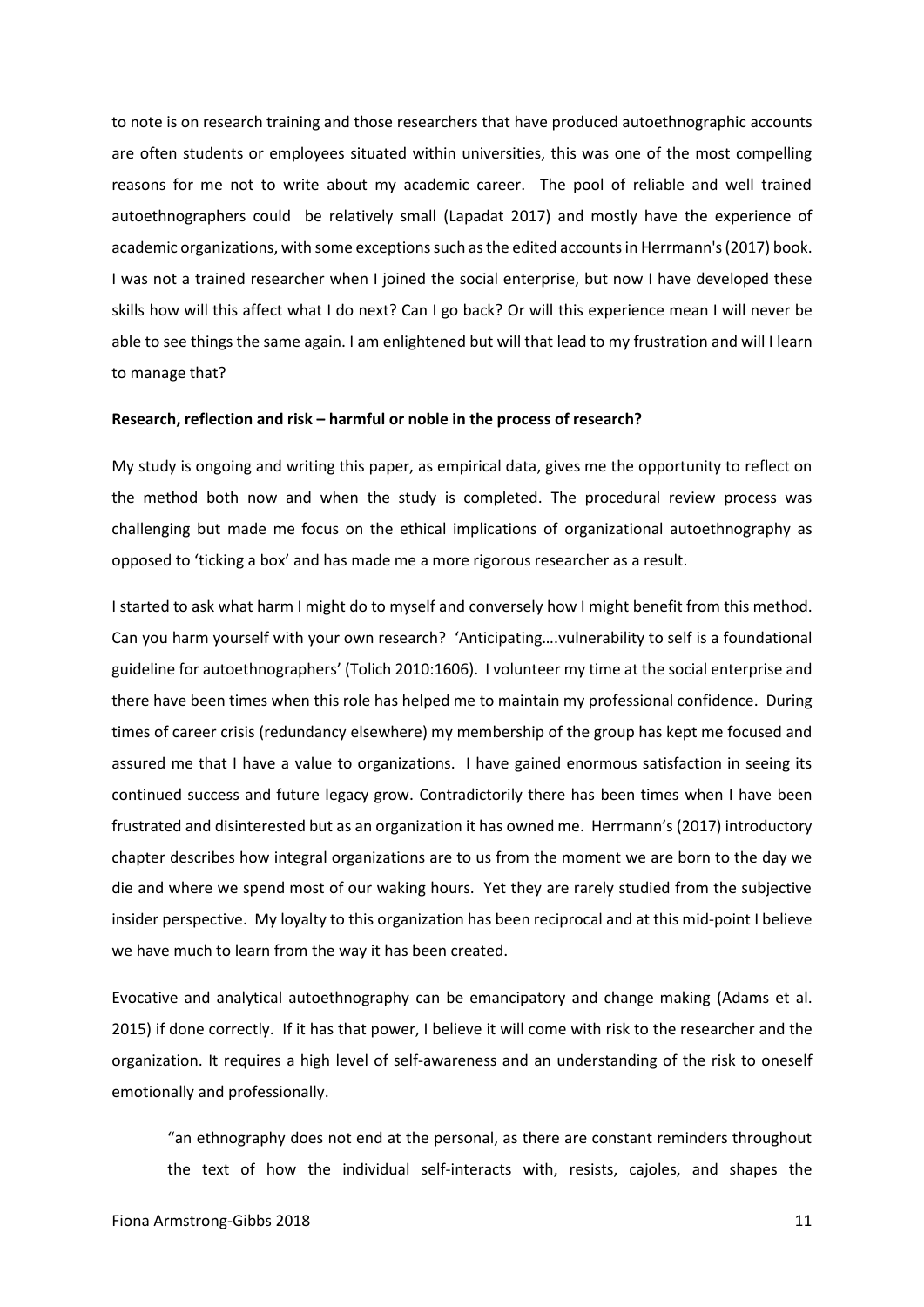organizational and institutional context in which he or she is situated" Boyle and Parry 2007:186

Being vulnerable and stepping out of one's comfort zone is part of this research process. Through a process of self-checking it creates both power and vulnerability at the same time – this creates change. I am in a professional position, I am qualified and experienced, but is the ethical issue really about revealing too much about myself *or* finding out information that will empower me to make a change? Discussion about autoethnography suggests that it has the power to be change making for the individual but can this be replicated in organizations?

As a board member I was there before the research started and I will still be there after it has finished but the risk is that I have changed and my perceptions and understandings of the organization have changed also. Through this research I will have revealed more of myself and others and it may prompt others in the organization to reflect also. This type of enquiry could have the power to stretch others sense of self, what they are and what they might become. Once the process of autoethnography has begun you cannot un-know something. How is this considered in the ethics research process?

Considering the two step process of reflexivity, autoethnography can be used to examine a practice or behaviour that you as the researcher does. Arts practice, teaching, business management etc; the initial focus is on *doing* (practice and behaviour) followed by observations and recordings of your practice or your behaviour. Findings emerge and we can use that knowledge for others to learn from. Doing autoethnography requires a clear and analytical mind and a critical thinking approach to develop this self-awareness. Writing about something that you feel confused, perplexed or passionate about is cathartic but the risk is that you may move on from the topic and the study will close that chapter of your life (Anteby 2013; Chatham-Carpenter 2010). No researcher is totally neutral but the traditional review process has an expectation that the researcher will be clinical and detached through the process, is this to protect the participants?

Autoethnography in an organizational context has the power to reveal and investigate new data. This may not always be positive. Protecting people and organizations that are doing wrong is unethical research. If you are going to do the research and then hide it, it is your responsibility as an autoethnographer to reframe or rewrite it and use it as knowledge that can make a difference. It is not for the fainthearted and I struggle at this point to see how it makes me vulnerable or less ethical it has the potential to be empowering. Every day more information is revealed about organizations in the UK that expose the gender pay gap, discrimination, lack of equality, diversity and sexual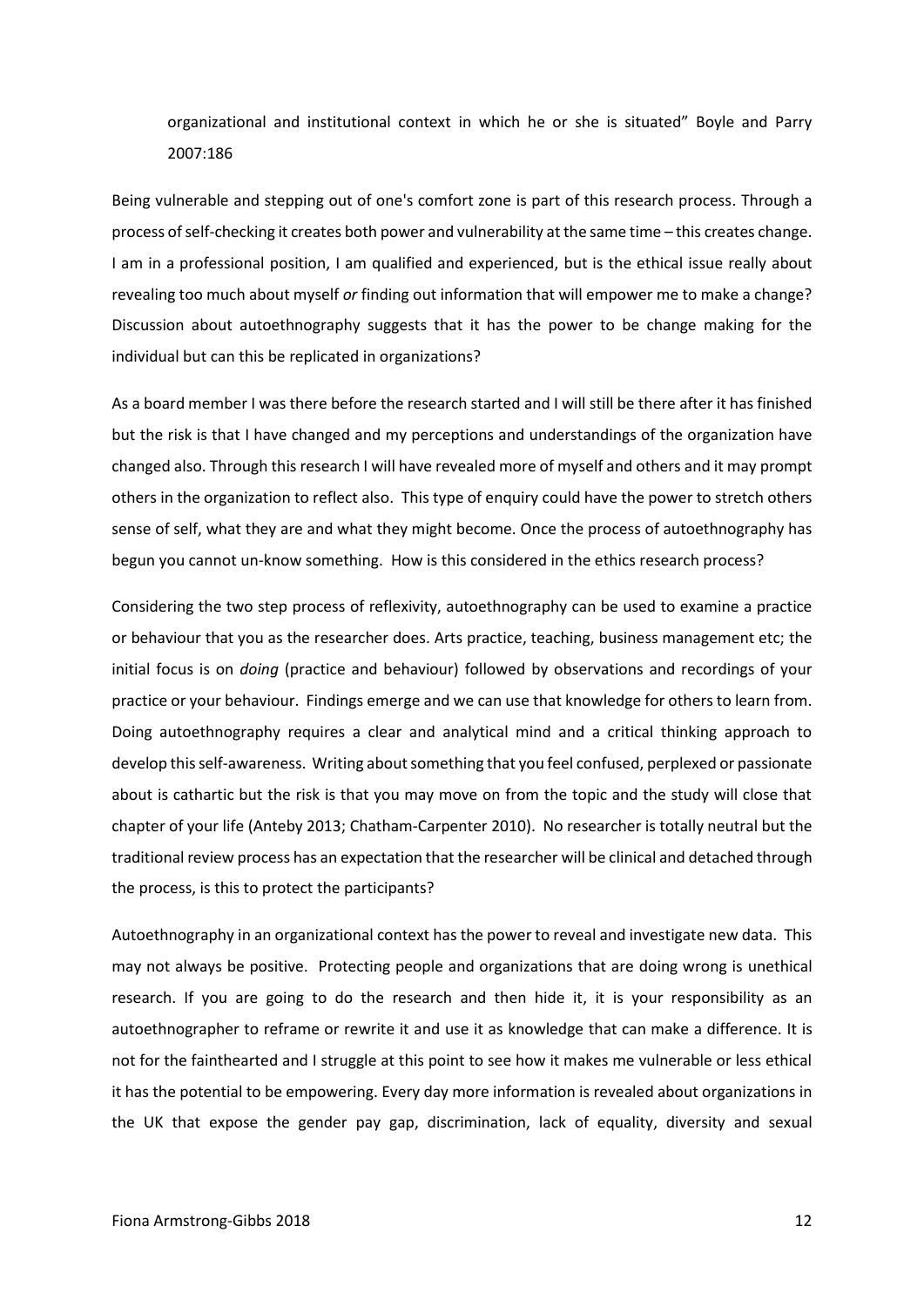harassment in the workplace. A veil of 'organizational protectionism' (Rollock 2017) has existed for a long time and organizational autoethnography may be a tool to investigate this phenomenon further.

#### **Conclusion**

There is scope to use autoethnographic methods to deepen our understanding of organizations particularly those with a dual business and social mission. Social enterprises are increasingly viewed as an alternative to the traditional capitalists, profit driven business model and very much lend themselves to studies using interpretivist and critical approaches from within the organization.

To date, the majority of scholarly literature relating to ethics has focussed on the private, personal and largely evocative accounts of autoethnography. There is a large and very relevant reference base that discusses relational ethics – the connection between the researched and the researcher and how this is interpreted and represented. Conjoined to this is the process of publishing an account that will reveal the identity of the writer and their situation, possibly others and the vulnerability this creates by being in the public domain.

The current literature may not be substantially addressing challenges, possibilities and differences of individuals in an organizational field. However the recent special issue in this journal, edited by Sambrook and Herrmann (2018) suggests, such characteristics in autoethnographic writing are being explored and published quickly, addressing a substantive, complex and important issue. Accounts of organizational life and the individual roles people play need to consider the relationships with advocacy, reciprocity and management of information that enters the public domain. This has huge potential to empower and emancipate those in organizations who are less often represented in scholarly work or academic research.

For the doctoral or early career researcher, navigating the ethics application form and the established processes can be overwhelming. As an emerging field this may also be a challenge for some universities and their review boards to process. My experience shows that there is no explicit directive to follow in order to conduct ethical autoethnographic research. A reflexive approach is necessary if we are to take care of ourselves, our participants and our organizations. Through the process of discovering and explaining how to do autoethnography, I now understand why I chose to do it and have developed a strong ability to defend my philosophical approach. Autoethnographic methods are not for the fainthearted and as a scholarly practioner, I am more mindful of my behaviour and the impact on our organization as I conduct my research going forward.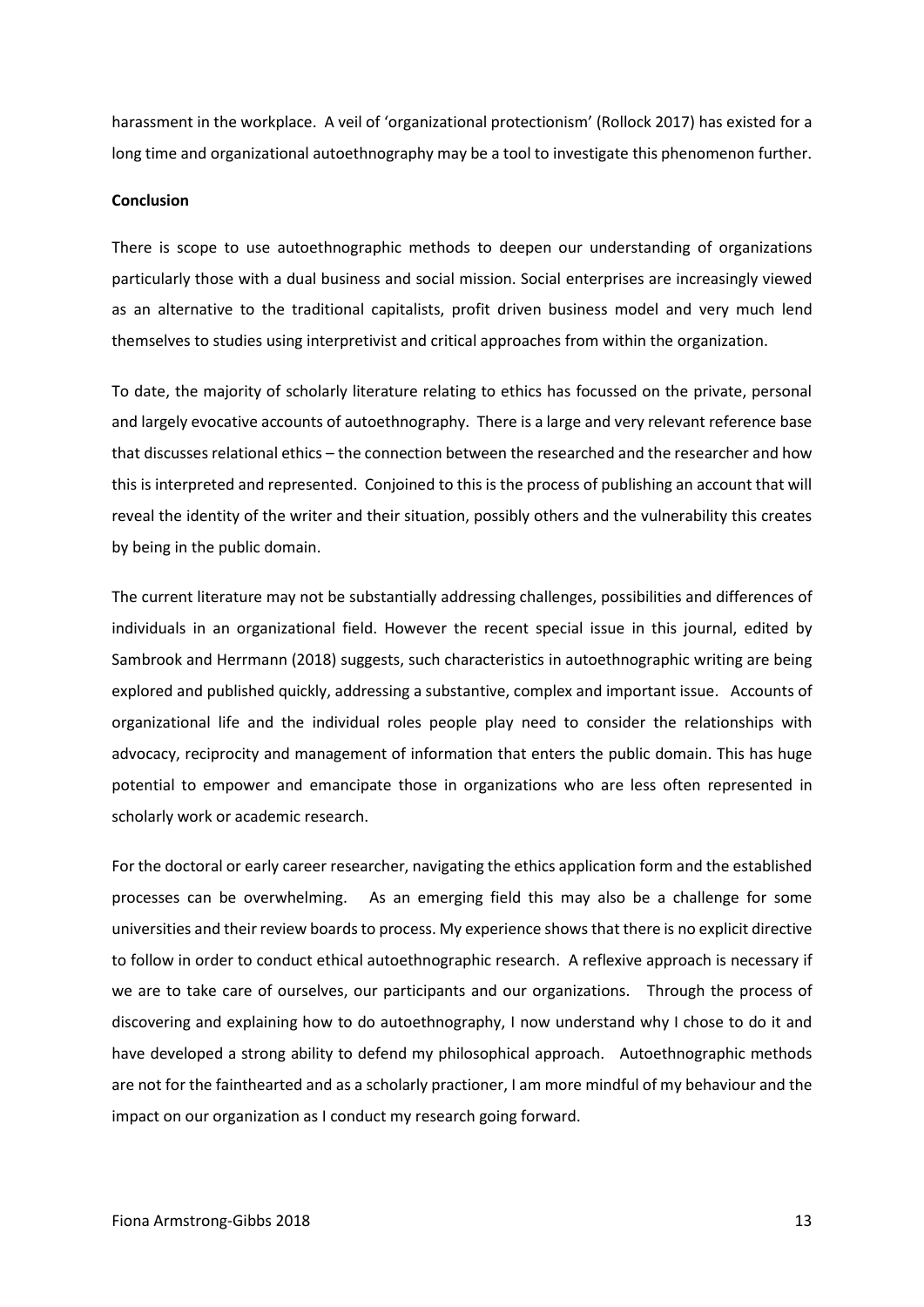# **References**

- Adams, T., Holman Jones, S. & Ellis, C., 2015. *Autoethnography: Understanding Qualitative Research*, Oxford University Press.
- Anderson, L. et al., 2015. *A guide to professional doctorates in business and management*, SAGE Publications.
- Anderson, L., 2006. Analytic autoethnography. *Journal of Contemporary Ethnography*, 35(4), pp.373– 395.
- Anteby, M., 2013. Relaxing the Taboo on Telling Our Own Stories: Upholding Professional Distance and Personal Involvement. *Organization Science*, 24(4), pp.1277–1290. Available at: http://pubsonline.informs.org/doi/abs/10.1287/orsc.1120.0777.
- Boyle, M. & Parry, K., 2007. Telling the Whole Story: The Case for Organizational Autoethnography. *Culture and Organization*, 13(3), pp.185–190. Available at: http://www.tandfonline.com/doi/abs/10.1080/14759550701486480.
- Chatham-Carpenter, A., 2010. "Do Thyself No Harm": Protecting ourselves as autoethnographers. *Journal of Research Practice*, 6(1), pp.1–13.
- Doloriert, C. & Sambrook, S., 2012. Organisational autoethnography. *Journal of Organizational Ethnography*, 1(1), pp.83–95.
- Ellis, C.S., Adams, T.E. & Bochner, A.P., 2010. Autoethnography: An Overview. *Forum Qualitative Sozialforschung / Forum: Qualitative Social Research, 12(1), Art. 10*. Available at: http://www.qualitative-research.net/index.php/fqs/article/view/1589/3095 [Accessed June 21, 2016].
- Ellis, C.S. & Bochner, A., 2006. Analytic Autoethnography. *Journal of Contemporary Ethnography*, 35(4), pp.373–395. Available at: http://jce.sagepub.com/content/35/4/373.
- Forber-Pratt, A.J., 2015. "You're Going to Do What?" Challenges of Autoethnography in the Academy. *Qualitative Inquiry*, 21(9), pp.821–835.
- Guillemin, M. & Gillam, L., 2004. Ethics, Reflexivity, and "Ethically Important Moments" in Research. *Qualitative Inquiry*, 10(2), pp.261–280. Available at: http://journals.sagepub.com/doi/10.1177/1077800403262360.
- Herrmann, A., 2017. *Organizational Autoethnographies: Power and Identity in our working lives*, Routledge.
- Holt, N.L., 2003. Representation, Legitimation, and Autoethnography: An Autoethnographic Writing Story. *International Journal of Qualitative Methods*, 2(1), pp.18–28. Available at: http://ijq.sagepub.com/content/2/1/18.full.
- Hughes, S.A. & Pennington, J.L., 2016. *Autoethnography: Process, Product, and Possibility for Critical Social Research*, SAGE Publications.
- Jenkins, R., 2002. *Pierre Bourdieu* 2nd ed., Routledge.
- Lapadat, J.C., 2017. Ethics in Autoethnography and Collaborative Autoethnography. *Qualitative Inquiry*, 23(8), pp.589–603.

Learmonth, M. & Humphreys, M., 2012. Autoethnography and academic identity: glimpsing business